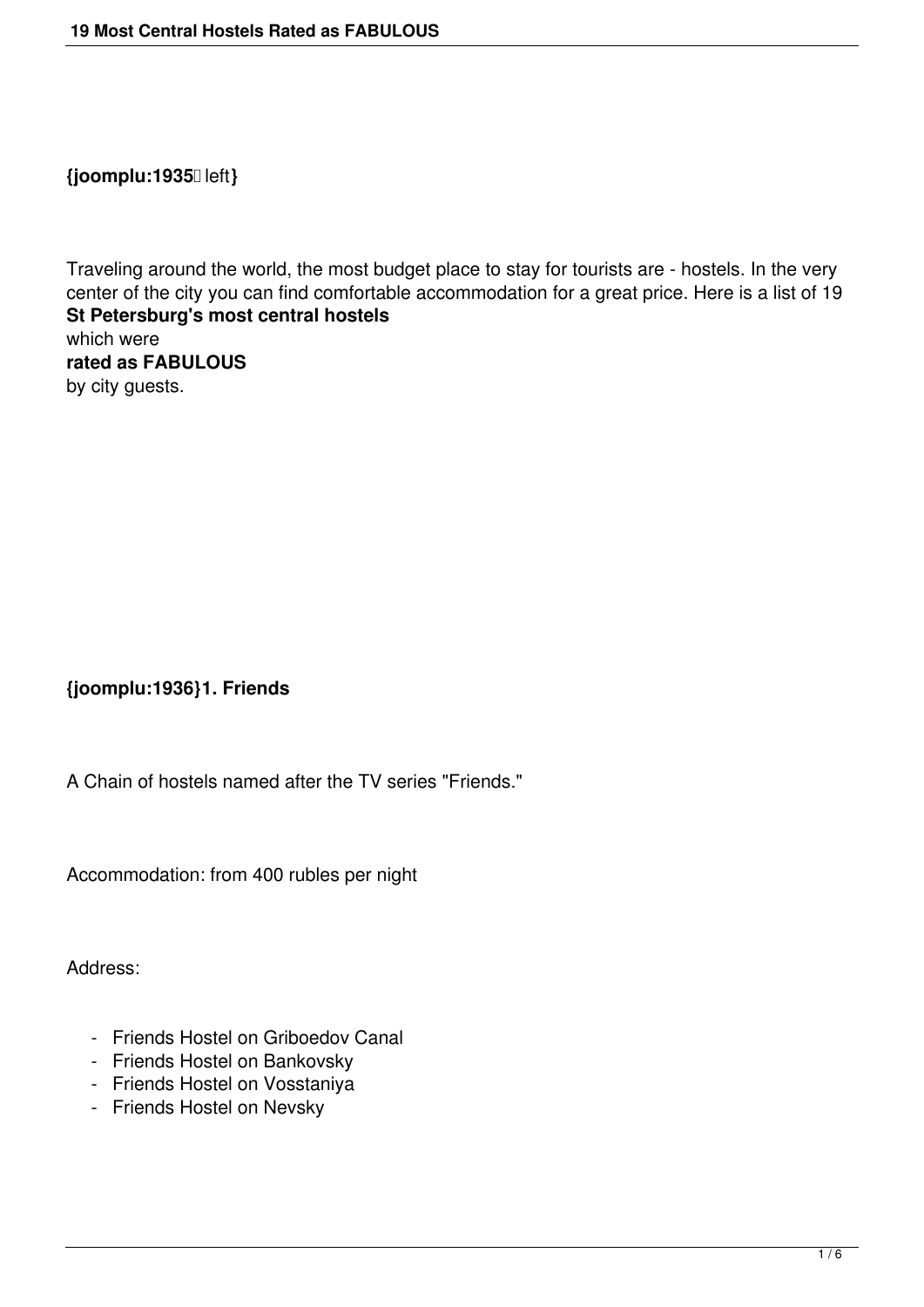

**{joomplu:1937}2. Bed & Bike**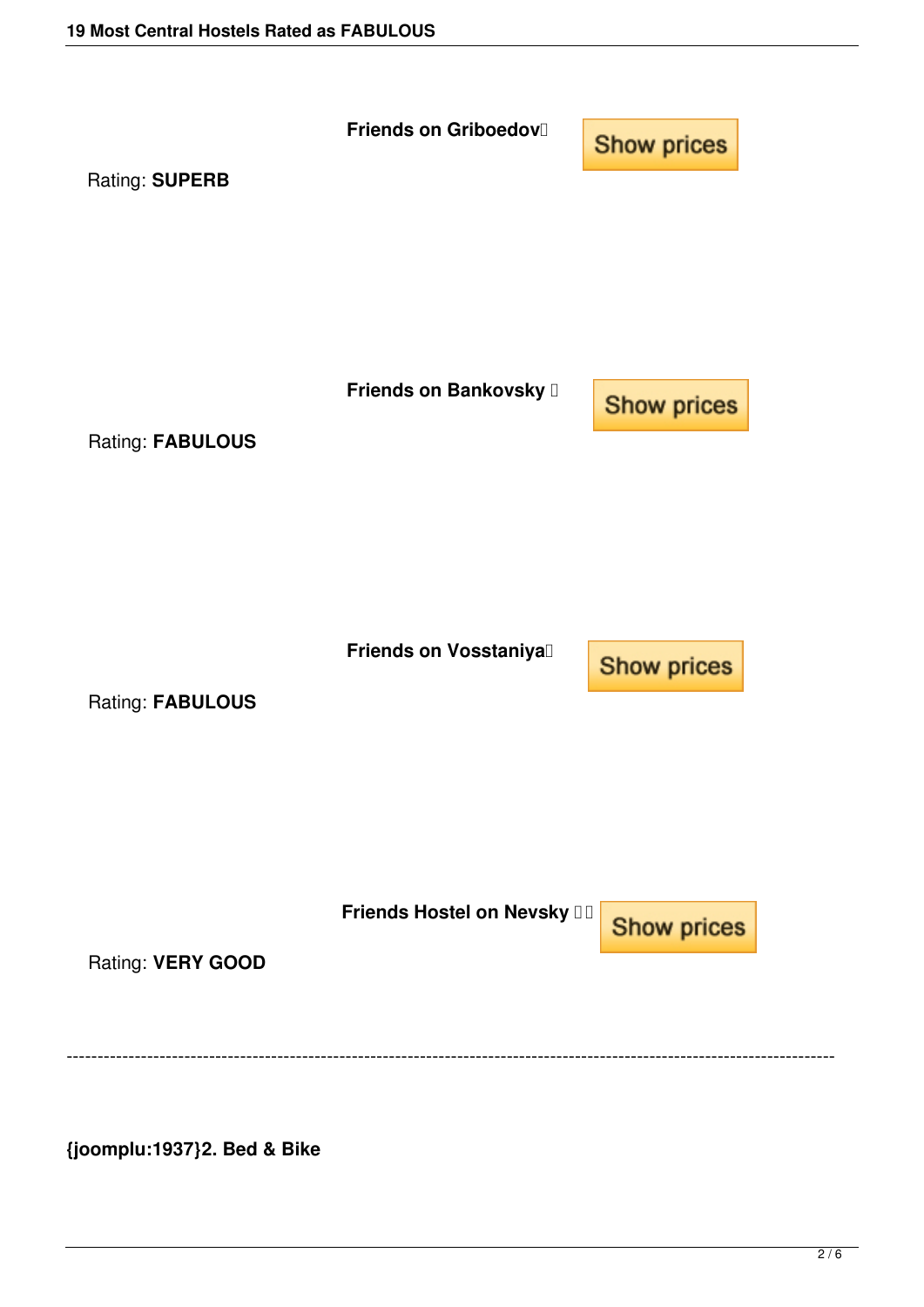When in this hostel, a guest can choose standard accommodation or a special deal, which in addition to getting a roof over your head you get a bike to rent. ;)

For one night guests pay from 350 rubles

Address: Stolyarniy Pereulyk 10-12

Number of rooms: 6

 Rating: **FABULOUS Show prices** ---------------------------------------------------------------------------------------------------------------------------- **{joomplu:1938}3. Drugoy Hostel** This hostel is located in the centre of Saint Petersburg, 400 metres from Ligovsky Prospekt Metro Station.Number of rooms: 11 Address: Transportny pereulok 10 Rating: **FABULOUS Show prices** ---------------------------------------------------------------------------------------------------------------------------- **{joomplu:1939}4. All you need is Hostel** This hostel is set in the heart of Saint Petersburg, on the lively Rubinshteina Street, just steps from the Nevsky Prospekt . Number of rooms: 19 Address: Rubinshteyna street 6 **Rating: EXCEPTIONAL Show prices** ---------------------------------------------------------------------------------------------------------------------------- **{joomplu:1940}5. Red House Hostel** Red house hostel is located in the heart of Saint Petersburg, 600 metres from Nevsky Prospekt , and is a set of the set of the set of the set of the set of the set of the set of the set of the set of the set of the set of the set of the set of the set of the set of the set of the set of the set of the set decorated in Jimi Hendrix style. It is a perfect place for young people who like parties. Number of rooms: 5 Address: Liteyny Prospekt 46  **Rating: FABULOUS Show prices**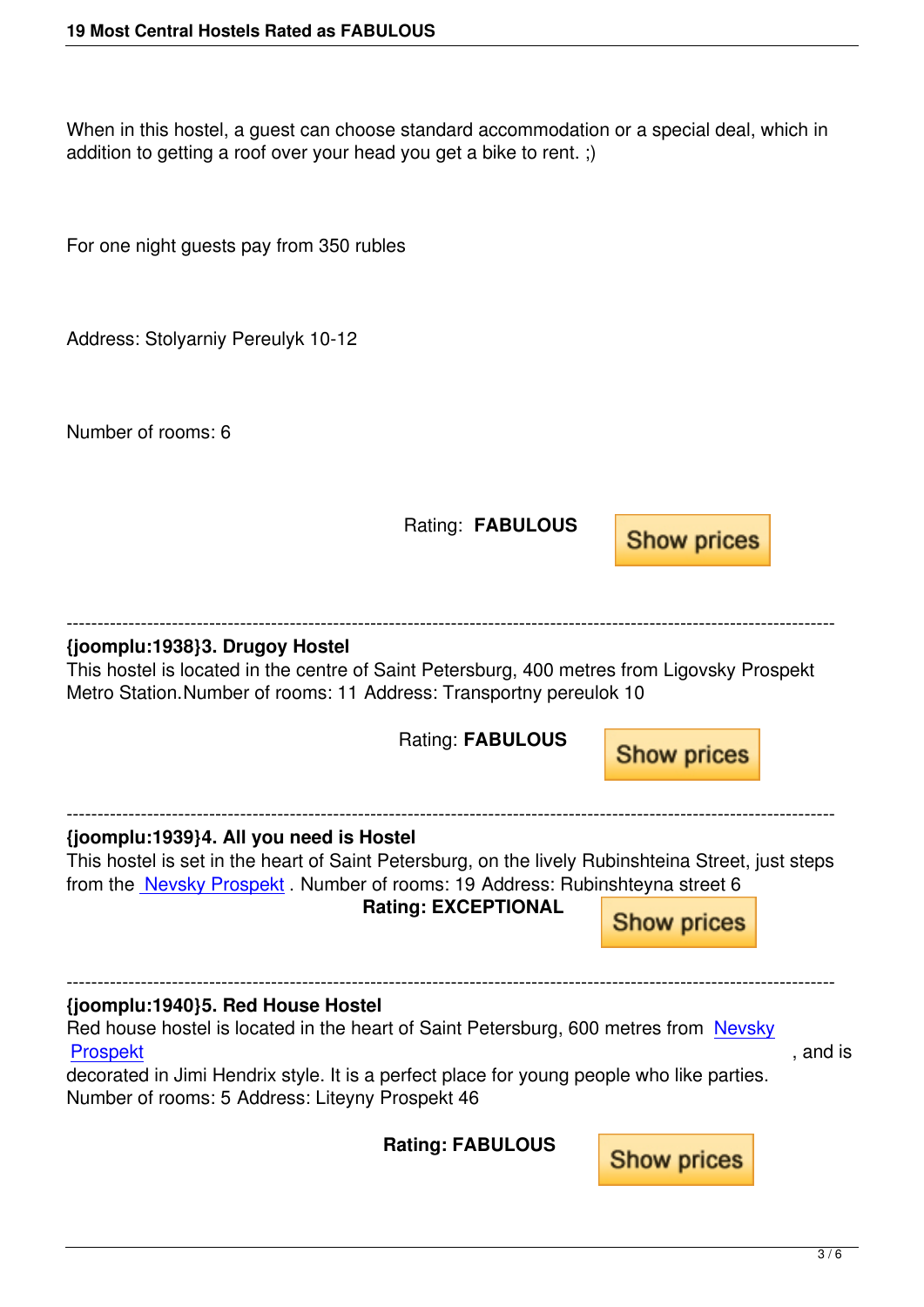## ---------------------------------------------------------------------------------------------------------------------------- **{joomplu:1941}6. Hostel Piterstay**

This hostel is set in the heart of Saint Petersburg, just a 5-minute walk from the world-famous Hermitage Museum

Address: Konyushenny pereulok 6/1 [Number of rooms: 24](st-petersburg-attractions/30-hermitage.html)

.

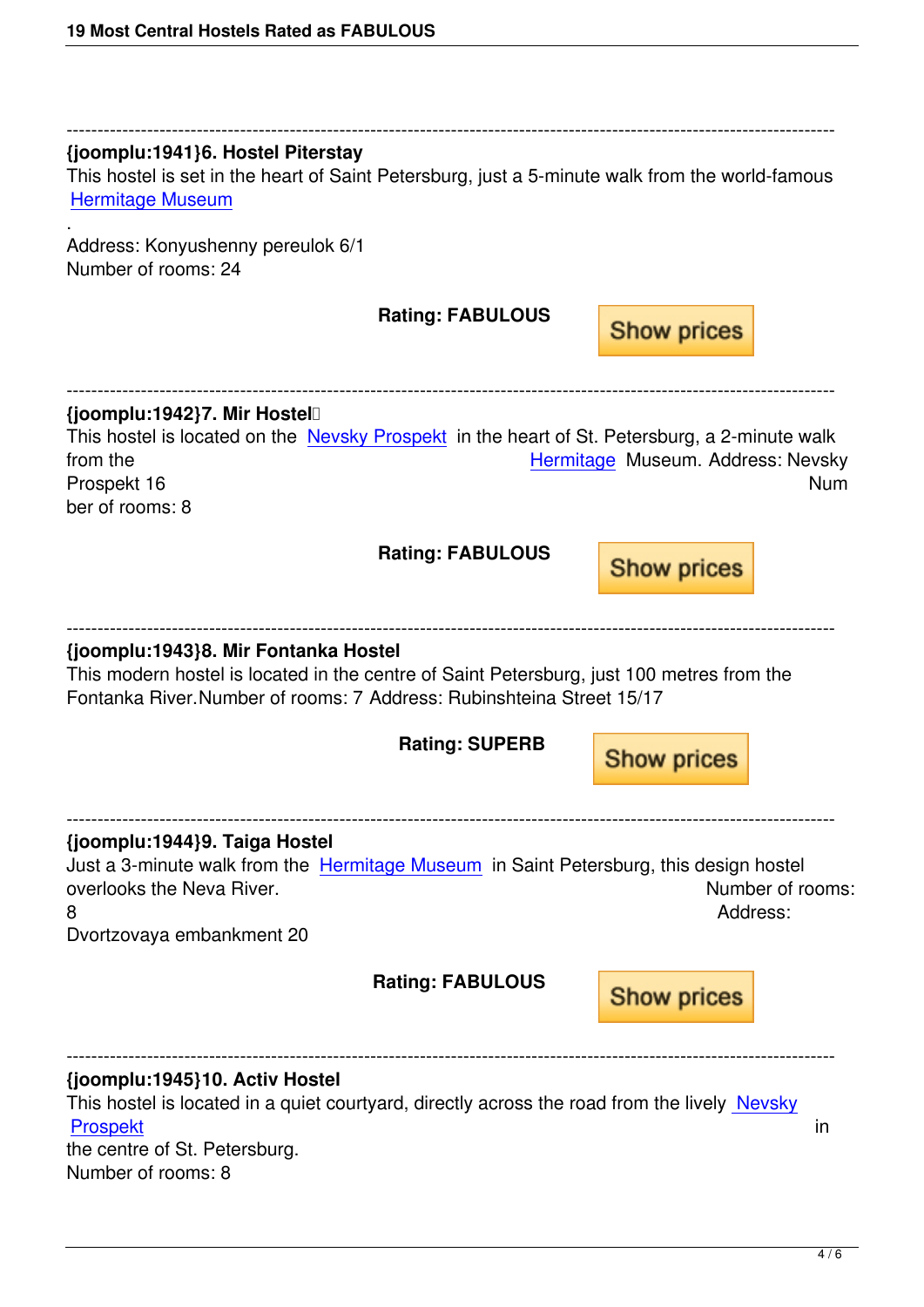## **Rating: FABULOUS**

**Show prices**